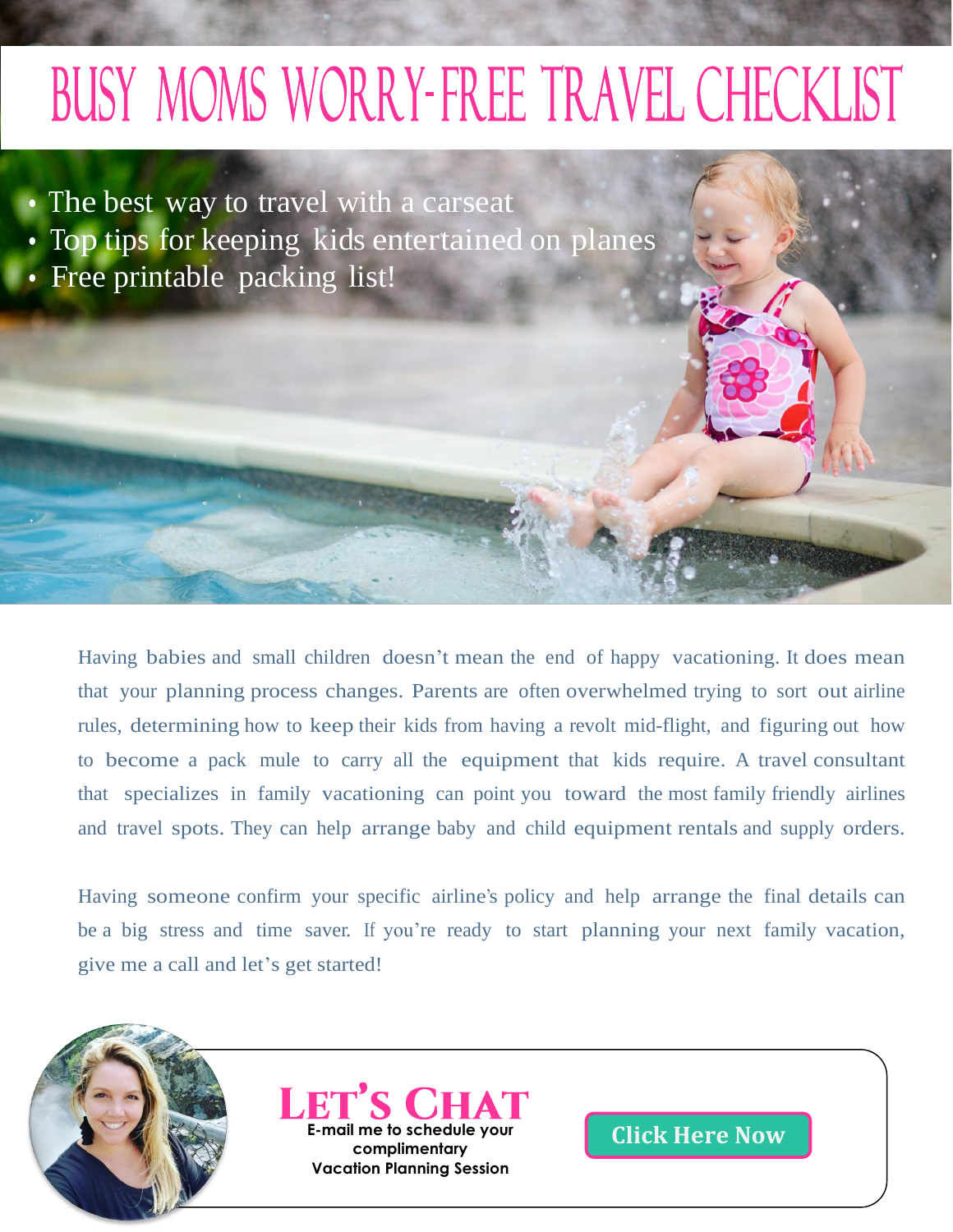## Strollers & Carseats & Carriers - What do you *really* need to bring?

1

Strollers can be essential for navigating through a busy airport. Most airlines allow gate checks for strollers. This means you can leave your stroller at the door of the plane, and have it waiting for you when you leave the plane at your destination.

Confirm your carrier's policies.

If you are traveling with an infant consider wearing your baby. There are a wide range of baby carriers available on the market. A yard of fabric can keep your baby close to you and both hands free. This style of wrap can be folded into a pocket size bag that will fit into a purse or small carry on. If you are not currently using a baby carrier practice before your trip.

Important: Some airlines will not count car seats and strollers into your checked baggage allowance, others do.

Always confirm your airline's policy.

Many times you can get by without a stroller if you are willing to carry or wear your baby for the entire trip, but one item that you might not be able to do without is a carseat.

The good news is that you have a few options when it comes to carseats ==>

**Check your carseat with your bags:** The safest way to check your car seat is in the original packaging. Car seats are not safe after a car accident, and if you have ever seen baggage being handled on the tarmac you know to be concerned. While car seats are technically marked as fragile, there is no guarantee they will not be damaged.

2

### **Bring your carseat on board:**

The safest option may be to bring it on board and use it during the flight. Car seats are not allowed in exit rows, and you may be asked to install your car seat in the window seat to avoid blocking anyone's exit. Be prepared, because not all car seats will fit rear facing into airlineseats. You can prepare in advance by learning how to install your car seat without its base.Refer to the manual for specific instructions.

3

**Rent a carseat at your destination:**  There are companies that specialize in renting baby equipment. Since this is their sole function, their equipment is generally newer, in good repair, and clean. Many baby equipment rental agencies will meet you at the airport with your rental. These companies not only provide car seats but also typically have portable cribs, highchairs, and other essential equipment.



**E-mail me to schedule your [Click Here Now](mailto:nickie@romanticstravel.com) complimentary**

**Vacation Planning Session**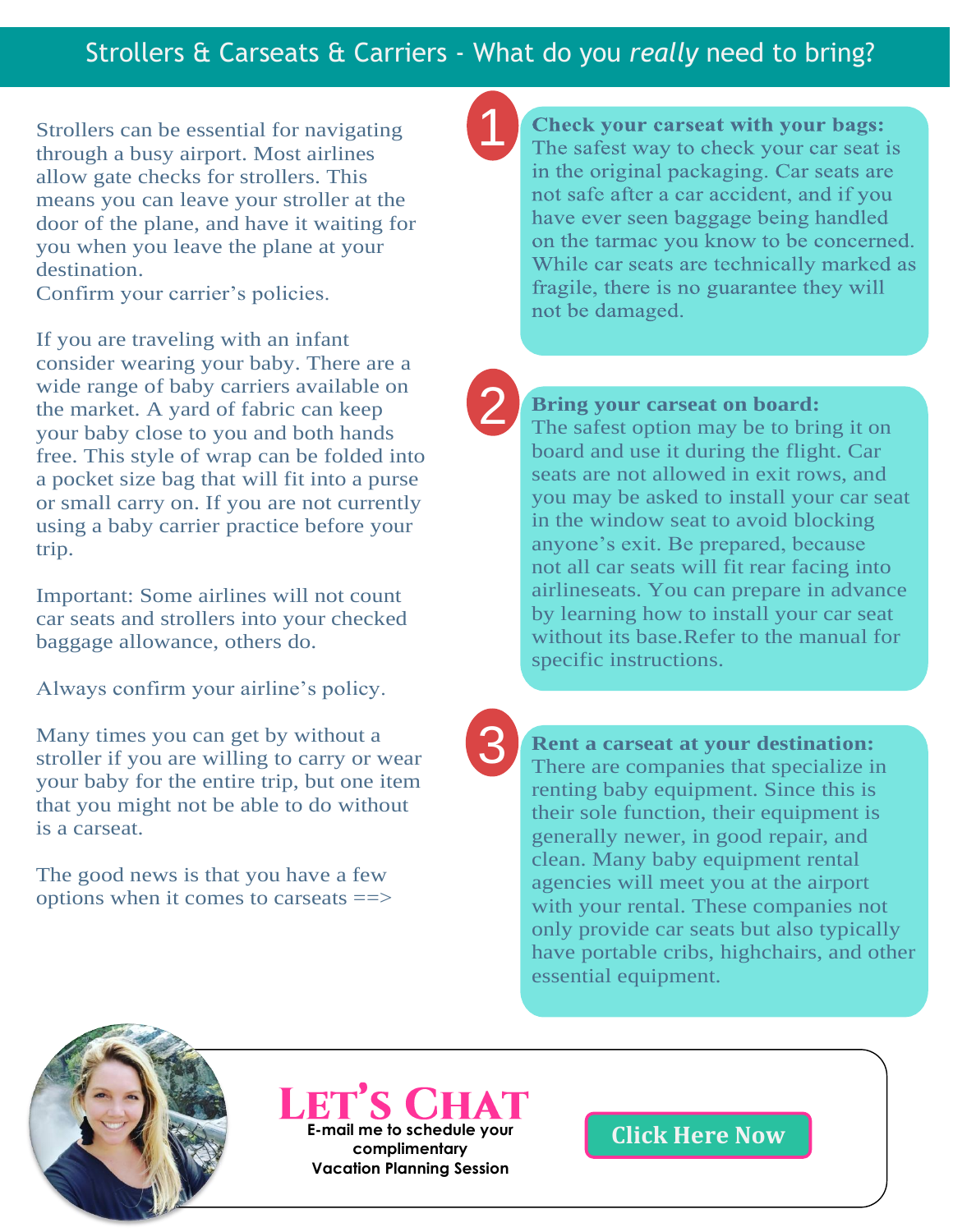## Keeping Their Tummies Full

There are a lot of things that we pack to make our trips more enjoyable, but there are really only a few things that you absolutely cannot be without! For adults that's basically IDs and money, and medication, if you need it. When it comes to children, especially babies, you also need to make sure you have food they can eat since baby food is not always readily available.



If your child(ren) aren't yet eating solid food that you can easily purchase anywhere, it's essential that you are prepared with your own food that they can eat. If your baby is still exclusively breastfed then you are probably good to go! If not, make sure you understand the TSA's policies on liquids, including baby food and pack enough for at least a day or two more than you think you need so you are prepared for any delays. The 3oz of liquid carry-on rules do not apply to formula and pumped breast milk, but there are some regulations you need to be aware of. Before any flight, check the TSA website for the most up to date recommendations. You can find that information here ==> h[ttps://www.tsa.gov/travel/special-procedures/traveling-children.](http://www.tsa.gov/travel/special-procedures/traveling-children) As your travel agent, I'm also happy to help you navigate these sometimes confusing regulations.

Skip the airplane food, and expensive snacks. Pack healthy snacks for your little ones on solid food. Load up on celery and carrot sticks, chopped apples, and nuts. Skip anything that may raise TSA eyebrows — like yogurt, nut butters, and other creamy foods not in sealed packages. Also, many airlines will ask that you not eat peanuts or anything containing peanuts or peanut oil on a flight if there is someone on board with severe allergies. It's best to just avoid those items so that you are stuck with snacks you can't eat.

Remember that you don't need to pack a full trip's worth of supplies. Most of your destinations will have a grocery or department store waiting for you (and your credit card!) upon your arrival. Pack enough to get you through to your destination, plus a little more. Extra food, snacks, diapers, wipes, and toiletries can all be purchased when you arrive and have a place to put them.



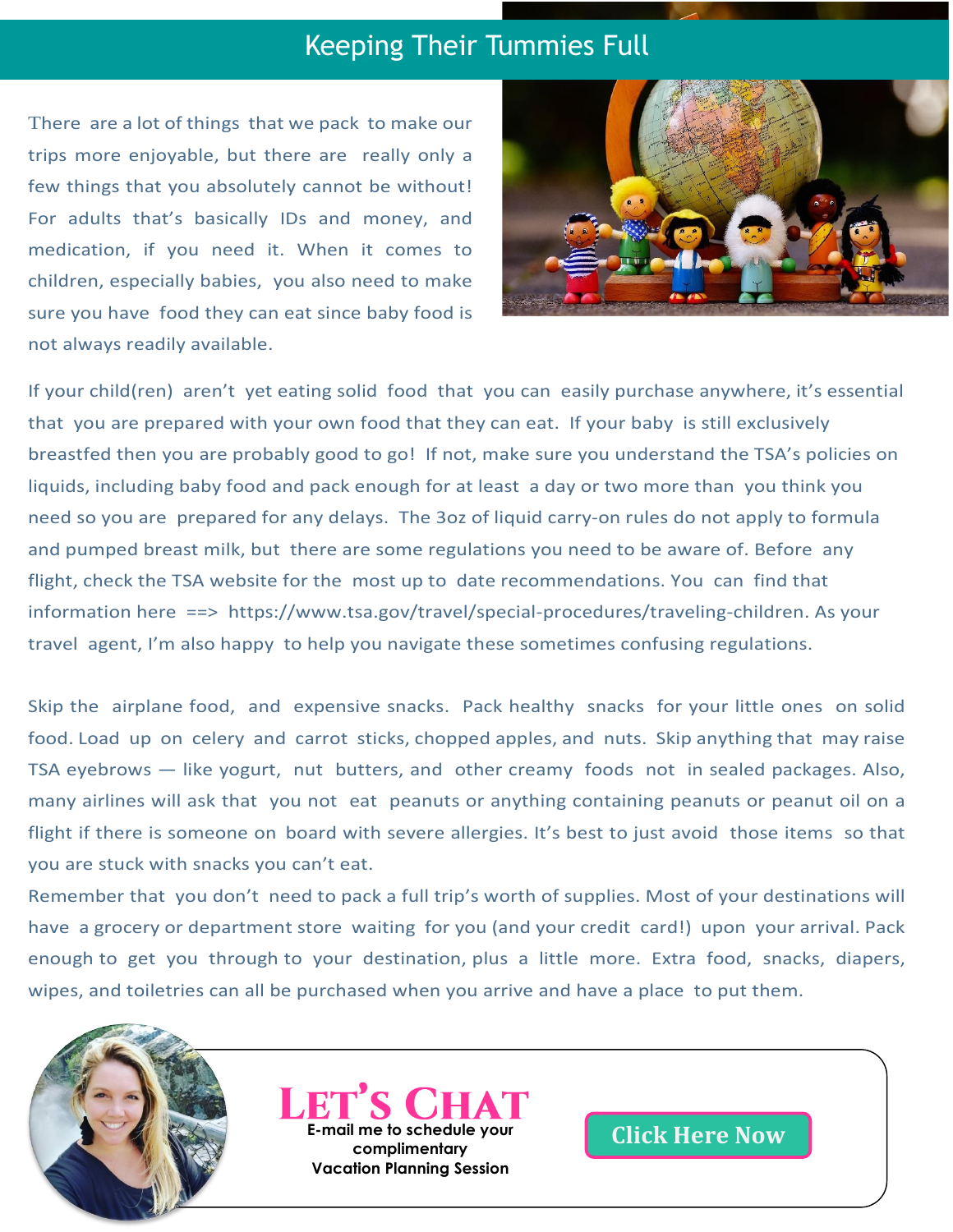## Keeping the Kids Entertained



You could just pack a tablet and some headphones and let your kids watch movies the entire flight - we've all been tempted – but in the long run, you will all be happier if you also bring along some more stimulating activities that encourage imagination and connection. After all, isn't that what family travel is all about? Here are some great ideas for some easy-to-pack toys and games.

**Busy Bags:** A few small brown paper lunch bags is all you need. A good rule of thumb is one bag per hour of your flight so that you can reveal a new surprise once an hour. Suggestions on contents of busy bags (depending on age) include: stickers, coloring book, small craft project (look at your local craft store for \$1.00 items), a small toy, soft cover book to read, or snacks.

**Eye Spy Bottle:** Fill up a regular clear plastic bottle (with a secure lid) with rice and add little items from around the house, such as a gemstone, bead, penny, small animals, a small wool fuzzy ball, buttons, and more. List all of the items on a piece of paper, words or images, and have your child check them off as they find them.

## **Fresh Coloring Books and Crayons**

Soft cover books: Stop at the thrift store and pick up a bunch of "new" reads. This provides your kids with new reading material, but you won't have to be stressed about leaving behind a stack of library books.

## **Quiet Books / Cloth Activity Books**

Magazines: Provides reading material for you, and a back up for kids. Have them search magazines like a treasure hunt. Find a dog, the letter z, etc.

**Kid's Card Games** A deck of Go Fish or Old Maid cards can be a big hit.

**Kid's Finger Puppets**



## **Example of Schedule your [Click Here Now](mailto:nickie@romanticstravel.com) complimentary Vacation Planning Session**